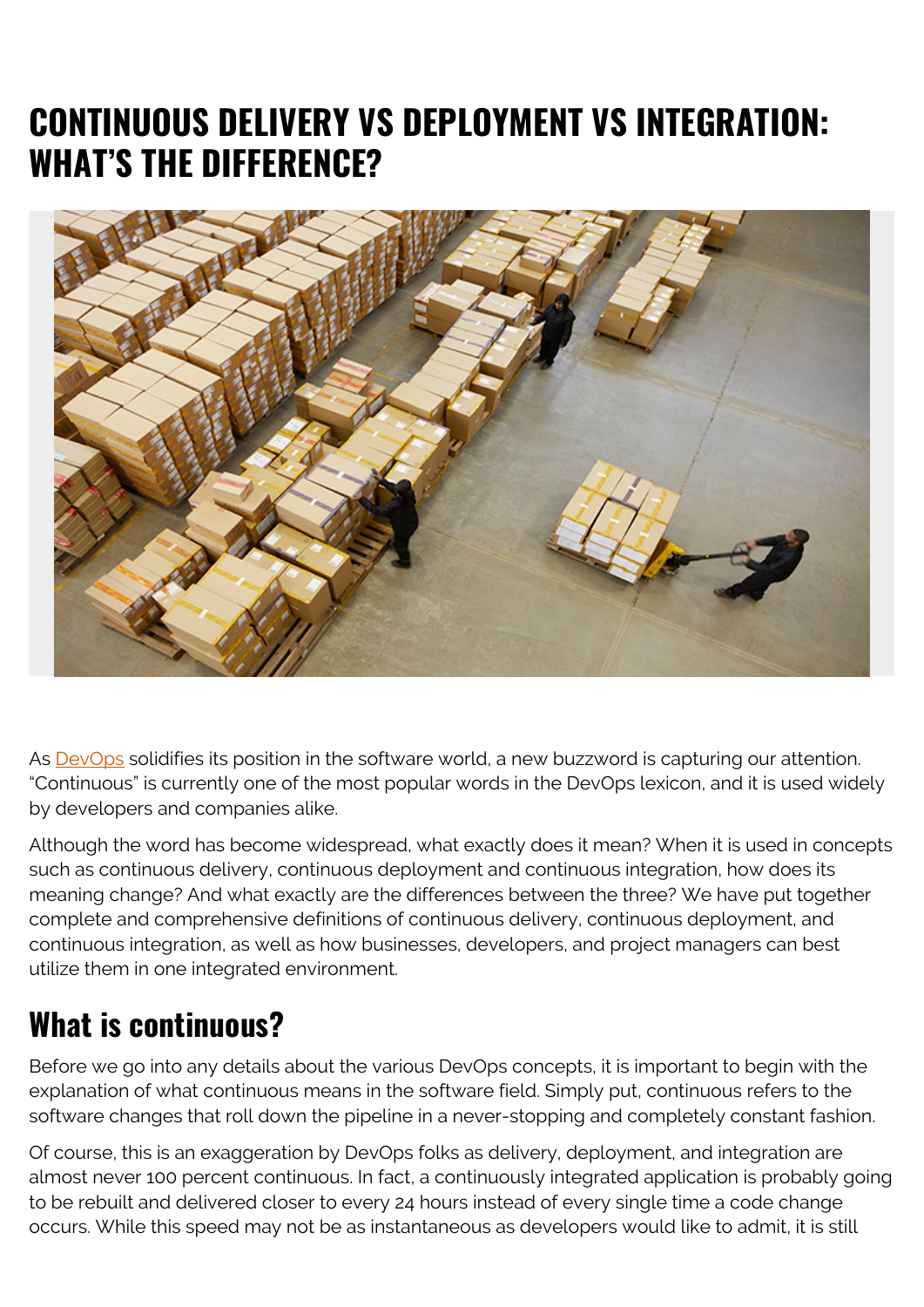much faster than the delivery pipelines that were common before the days of DevOps.

### **What is continuous delivery?**

In most cases, continuous delivery is a series of practices designed to deliver software updates to users on an almost constant basis. These practices ensure that code can be rapidly deployed to production while ensuring business applications function as expected. This near constant delivery of updates is possible due to optimizations that were made at earlier stages of the development process.

Once a developer feels that a small amount of code is ready, he or she sends it to the quality assurance (QA) team for testing and monitoring. Due to the fact that the app is basically being sent piece by piece in small batches, the QA team can quickly go through the code and find any errors that could emerge. On top of this evaluation by the QA team, the build is also sent to a productionlike environment where it is rigorously tested before any changes are released. After all evaluations are completed, the software can be easily deployed.

Continuous delivery makes the process of introducing new functions quick and reliable, and it is extremely beneficial for trying out new features and immediately seeing how customers respond. By launching a new idea piece by piece, you are able to tell if it is clearly communicating the desired action, and you can see if it works properly without having to launch a huge new system.

Some other benefits of continuous delivery include the ability to:

- Install new features at the backend to see how they work with the system
- Respond quickly to market changes
- Make fast modifications based on changes to your business strategy
- Have less errors and a more predictable pace
- Have a strong advantage over competition

### **What is continuous deployment?**

While some use the terms continuous delivery and continuous deployment interchangeably, there are distinct differences between the two that need to be understood and recognized.

As was previously noted, continuous delivery is the almost constant release of updates to users, however, these updates must be manually released by the DevOps team. In contrast, the continuous deployment pipeline is completely automated. As a result of this, users are able to receive updates as soon as the code is written and tested, without waiting for manual intervention by developers. Any testing that needs to happen is performed in production-like environments and is done prior to merging to the mainline branch.

The differences between continuous delivery and continuous deployment will only continue to become increasingly important as technologies like Docker make it easier to automate application deployment. This ease of use allows DevOps team to drop new container images into production and have them deploy automatically. This automated process is key to continuous delivery as it can be performed by anyone within a matter of minutes. Once a deploy occurs, it is important to inspect logs to determine if key metrics are being affected, whether positively or negatively.

There are instances when the use of continuous deployment may be impractical, such as business cases in which IT must wait for features to go live. While application feature toggles could solve this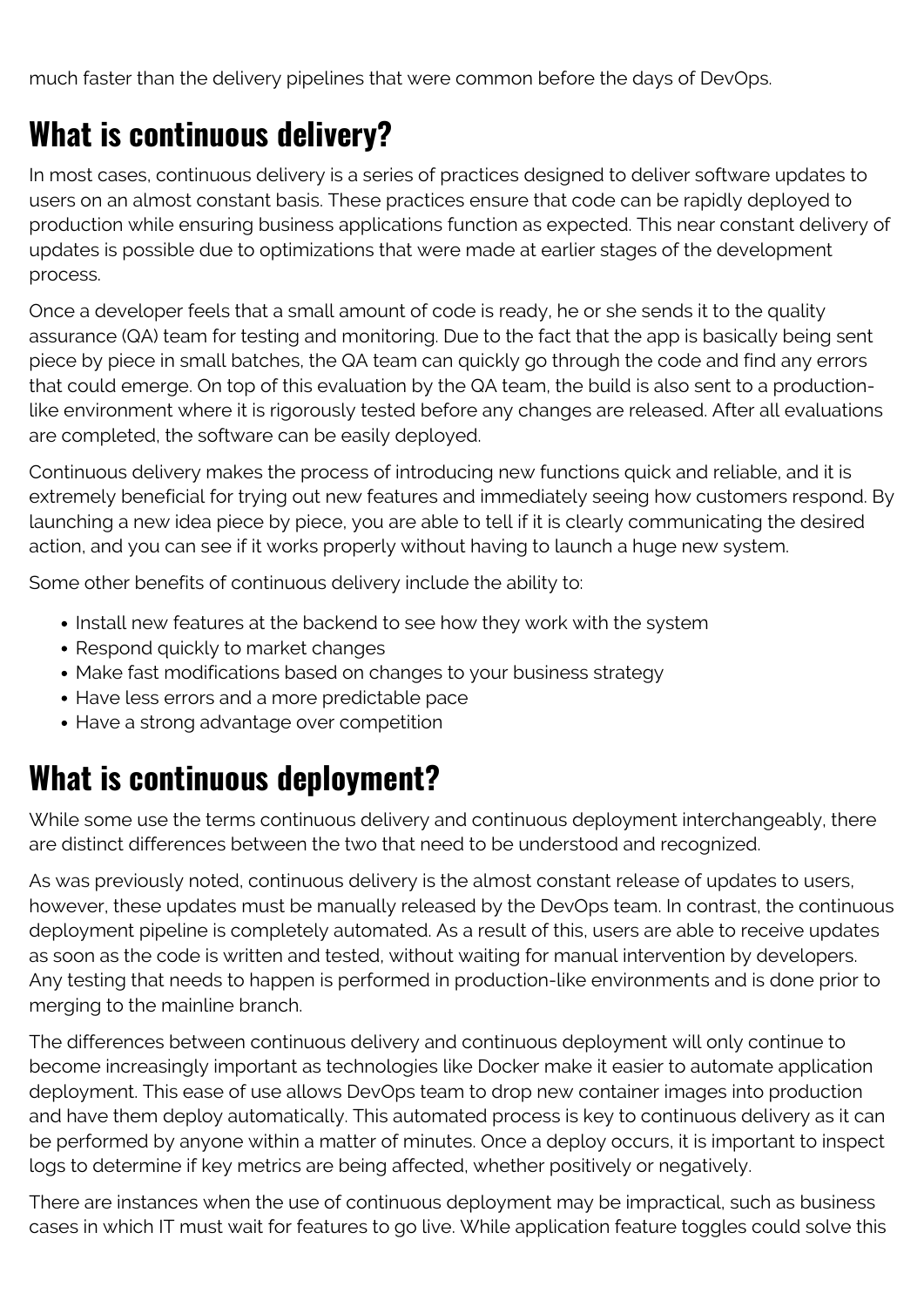in many situations, it won't work all the time. The point of this is that your company must decide if continuous deployment makes sense based on business needs instead of based on IT limitations.

# **What is continuous integration?**

Continuous integration is a key component of Agile Development practices. It is a DevOps software development practice in which code changes are regularly merged into a central repository after tests are run. The main goals of continuous integration are to find and fix potential issues quicker, improve the quality of the software, and decrease the time it takes to release new updates.

Before the practice of continuous integration became widespread, developers would typically work in isolation on codes and then only attempt to merge their changes to the master branch once their individual work was completed. This method of patching together batches of various code made the merging extremely difficult as well as time consuming.

With continuous integration, developers frequently share to the repository, running local unit tests on the code before integrating. A continuous integration server then automatically tests the code that is written by the developers to ensure it can be merged into the main code base without any functional or integration errors. By automating this process, the servers help developers write and test small chunks of code almost constantly, which minimizes the risk of serious problems.

# **Summary: How they all work together**

Once you have moved to a continuous deployment process, you will have multiple components of automation in place. Both the continuous integration build server and continuous delivery must be automated, and you will need to have the ability to automatically deploy to production.



The team needs to write automated tests for each new feature or a bug fix.

As regressions are captured early, fewer bugs get shipped to production.

The test suite has to cover enough of your codebase.

Deployment needs to be automated. Updates are supposed to be released manually.

#### **Continuous Integration Continuous Delivery Continuous Deployment**

The quality of your test suite can determine the quality of your release.

Deployment pipelines are completely automated and they are triggered automatically for every change.